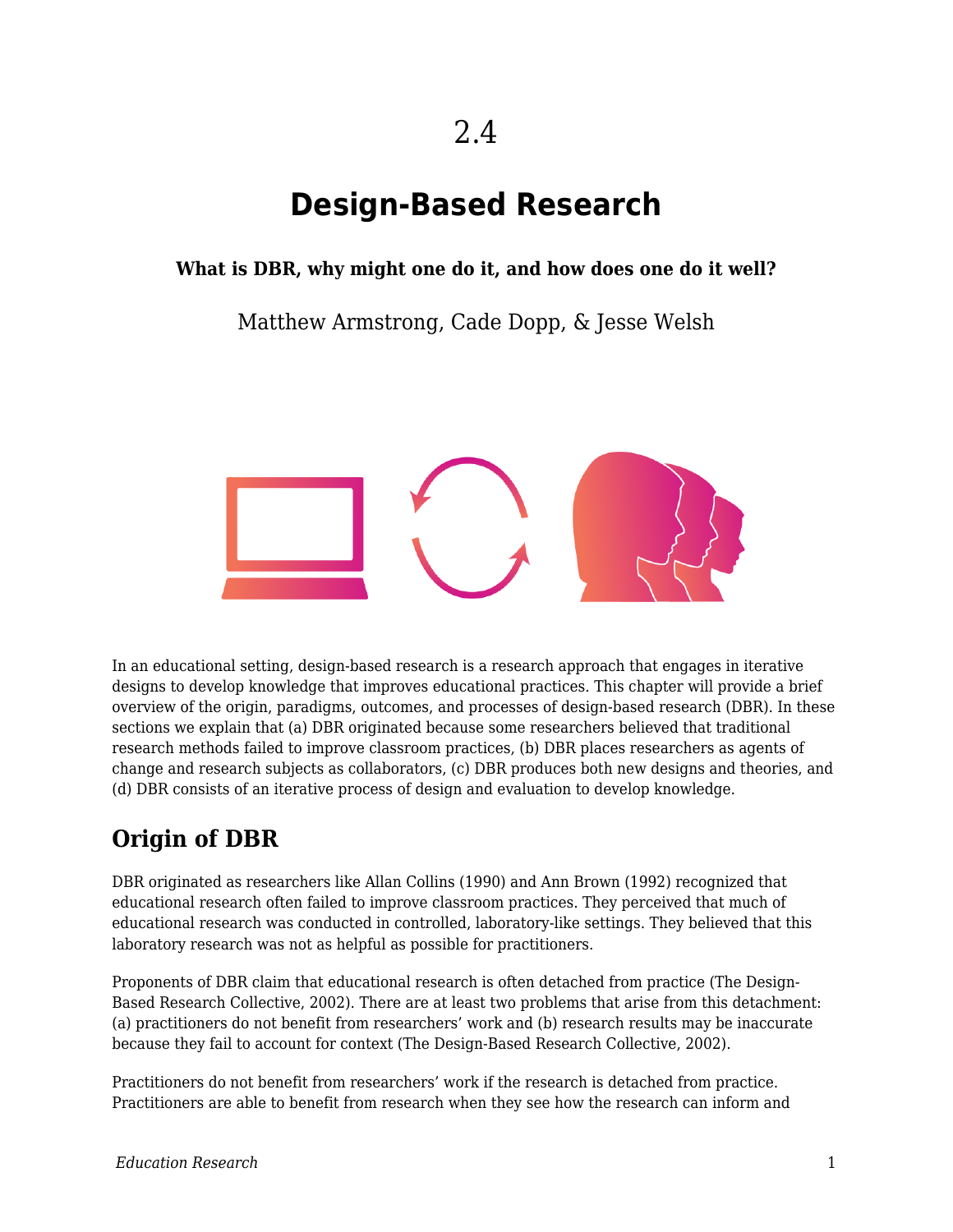improve their designs and practices. Some practitioners believe that educational research is often too abstract or sterilized to be useful in real contexts (The Design-Based Research Collective, 2002).

Not only is lack of relevance a problem, but research results can also be inaccurate by failing to account for context. Findings and theories based on lab results may not accurately reflect what happens in real-world educational settings.

Conversely, a problem that arises from an overemphasis on practice is that while individual practices may improve, the general body of theory and knowledge does not increase. Scholars like Collins (1990) and Brown (1992) believed that the best way to conduct research would be to achieve the right balance between theory-building and practical impact.

# **Paradigms of DBR**

Proponents of DBR believe that conducting research in context, rather than in a controlled laboratory setting, and iteratively designing interventions yields authentic and useful knowledge. Sasha Barab (2004) says that the goal of DBR is to "directly impact practice while advancing theory that will be of use to others" (p. 8). This implies "a pragmatic philosophical underpinning, one in which the value of a theory lies in its ability to produce changes in the world" (p. 6). The aims of DBR and the role of researchers and subjects are informed by this philosophical underpinning.

#### **Aims of DBR**

Traditional, experimental research is conducted by theorists focused on isolating variables to test and refine theory. DBR is conducted by designers focused on (a) understanding contexts, (b) designing effective systems, and (c) making meaningful changes for the subjects of their studies (Barab & Squire, 2004; Collins, 1990). Traditional methods of research generate refined understandings of how the world works, which may indirectly affect practice. In DBR there is an intentionality in the research process to both refine theory and practice (Collins et al., 2004).

#### **Role of DBR Researcher**

In DBR, researchers assume the roles of "curriculum designers, and implicitly, curriculum theorists" (Barab & Squire, 2004, p.2). As curriculum designers, DBR researchers come into their contexts as informed experts with the purpose of creating, "test[ing] and refin[ing] educational designs based on principles derived from prior research" (Collins et al., 2004, p. 15). These educational designs may include curricula, practices, software, or tangible objects beneficial to the learning process (Barab & Squire, 2004). As curriculum theorists, DBR researchers also come into their research contexts with the purpose to refine extant theories about learning (Brown, 1992).

This duality of roles for DBR researchers contributes to a greater sense of responsibility and accountability within the field. Traditional, experimental researchers isolate themselves from the subjects of their study (Barab & Squire, 2004). This separation is seen as a virtue, allowing researchers to make dispassionate observations as they test and refine their understandings of the world around them. In comparison, design-based researchers "bring agendas to their work," see themselves as necessary agents of change and see themselves as accountable for the work they do (Barab & Squire, 2004, p. 2).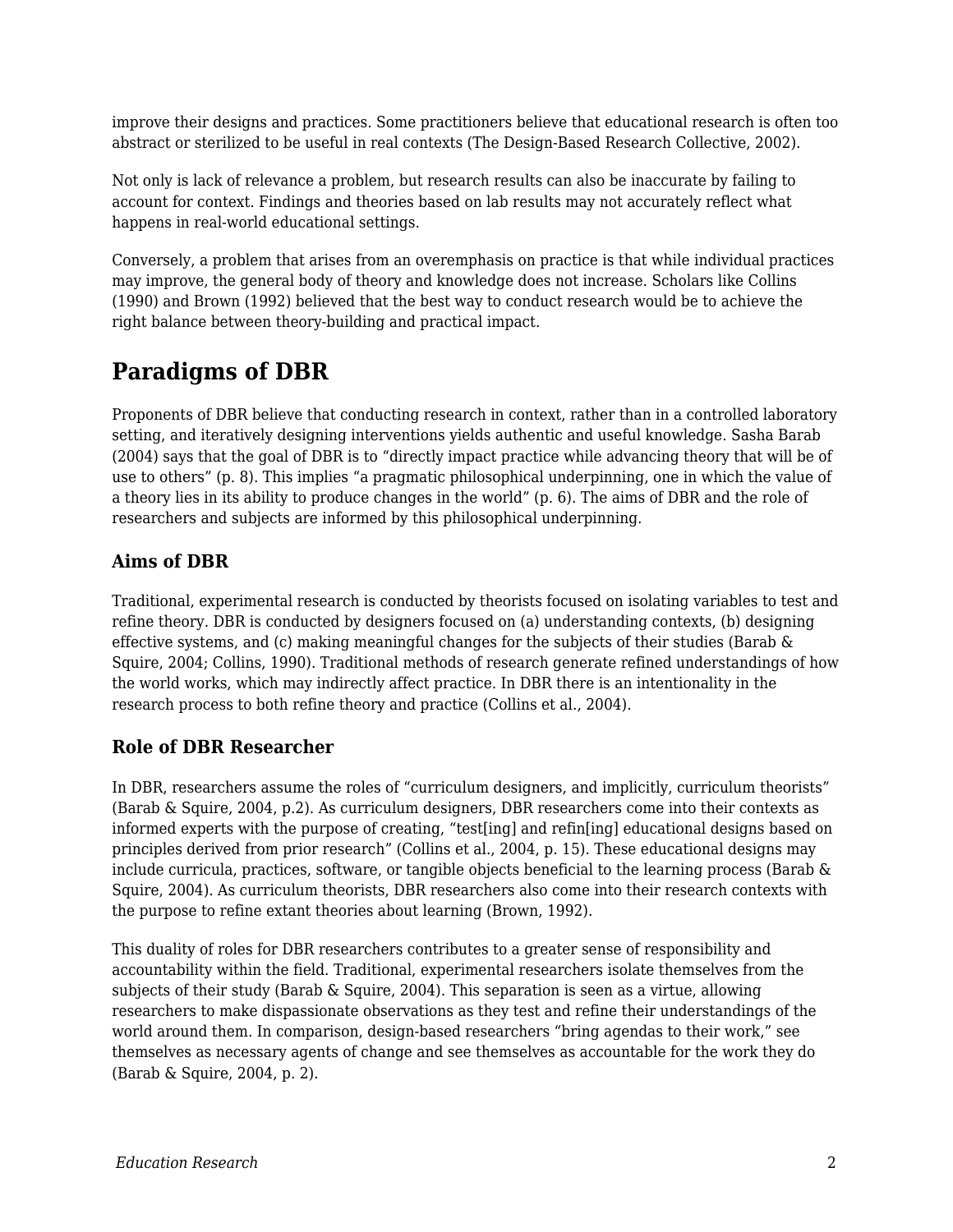#### **Role of DBR Subjects**

Within DBR, research subjects are seen as key contributors and collaborators in the research process. Classic experimentalism views the subjects of research as things to be observed or experimented on, suggesting a unidirectional relationship between researcher and research subject. The role of the research subject is to be available and genuine so that the researcher can make meaningful observations and collect accurate data. In contrast, design-based researchers view the subjects of their research (e.g., students, teachers, schools) as "co-participants" (Barab & Squire, 2004, p. 3) and "co-investigators" (Collins, 1990, p. 4). Research subjects are seen as necessary in "helping to formulate the questions," "making refinements in the designs," "evaluating the effects of...the experiment," and "reporting the results of the experiment to other teachers and researchers" (Collins, 1990, pp. 4-5). Research subjects are co-workers with the researcher in iteratively pushing the study forward.

## **Outcomes of DBR**

DBR educational research develops knowledge through this collaborative, iterative research process. The knowledge developed by DBR can be separated into two categories: (a) tangible, practical outcomes and (b) intangible, theoretical outcomes.

#### **Tangibles Outcomes**

A major goal of design-based research is producing meaningful interventions and practices. Within educational research these interventions may "involve the development of technological tools [and] curricula" (Barab & Squire, 2004, p. 1). But more than just producing meaningful educational products for a specific context, DBR aims to produce meaningful, effective educational products that can be transferred and adapted (Barab & Squire, 2004). As expressed by Brown (1992), "an effective intervention should be able to migrate from our experimental classroom to average classrooms operated by and for average students and teachers" (p.143).

#### **Intangible Outcomes**

It is important to recognize that DBR is not only concerned with improving practice but also aims to advance theory and understanding (Collins et al., 2004). DBR's emphasis on the importance of context enhances the knowledge claims of the research. "Researchers investigate cognition in context...with the broad goal of developing evidence-based claims derived from both laboratory-based and naturalistic investigations that result in knowledge about how people learn" (Barab & Squire, 2004, p.1). This new knowledge about learning then drives future research and practice.

# **Process of DBR**

A hallmark of DBR is the iterative nature of its interventions. As each iteration progresses, researchers refine and rework the intervention drawing on a variety of research methods that best fit the context. This flexibility allows the end result to take precedence over the process. While each researcher may use different methods, McKenny and Reeves (2012) outlined three core processes of DBR: (a) analysis and exploration, (b) design and construction, and (c) evaluation and reflection. To put these ideas in context, we will refer to a recent DBR study completed by Siko and Barbour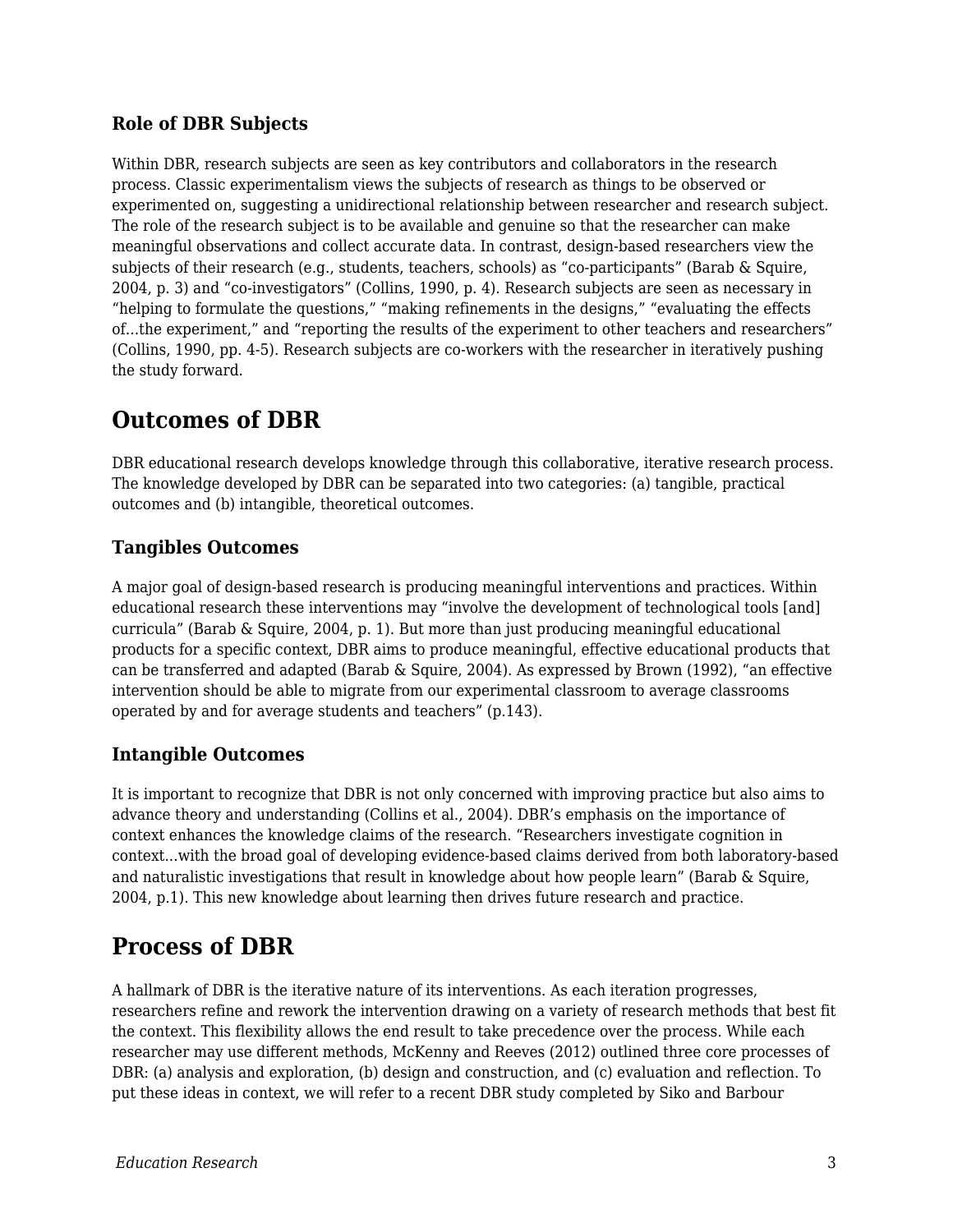regarding the use of PowerPoint games in the classroom.



Figure 1. The iterative process of design-based research.

#### **Analysis and Exploration**

Analysis is a critical aspect of DBR and must be used throughout the entire process. At the start of a DBR project, it is critical to understand and define which problem will be addressed. In collaboration with practitioners, researchers seek to understand all aspects of a problem. Additionally, they "seek out and learn from how others have viewed and solved similar problems " (McKenny & Reeves, 2012, p. 85). This analysis helps to provide an understanding of the context within which to execute an intervention.

Since theories cannot account for the variety of variables in a learning situation, exploration is needed to fill the gaps. DBR researchers can draw from a number of disciplines and methodologies as they execute an intervention. The decision of which methodologies to use should be driven by the research context and goals.

Siko and Barbour (2016) used the DBR process to address a gap they found in research regarding the effectiveness of having students create their own PowerPoint games to review for a test. In analyzing existing research, they found studies that stated teaching students to create their own PowerPoint games did not improve content retention. Siko and Barbour wanted to "determine if changes to the implementation protocol would lead to improved performance" (Siko & Barbour, 2016, p. 420). They chose to test their theory in three different phases and adapt the curriculum following each phase.

#### **Design and Construction**

Informed by the analysis and exploration, researchers design and construct interventions, which may be a specific technology or "less concrete aspects such as activity structures, institutions, scaffolds, and curricula" (Design-Based Research Collective, 2003, pp. 5–6). This process involves laying out a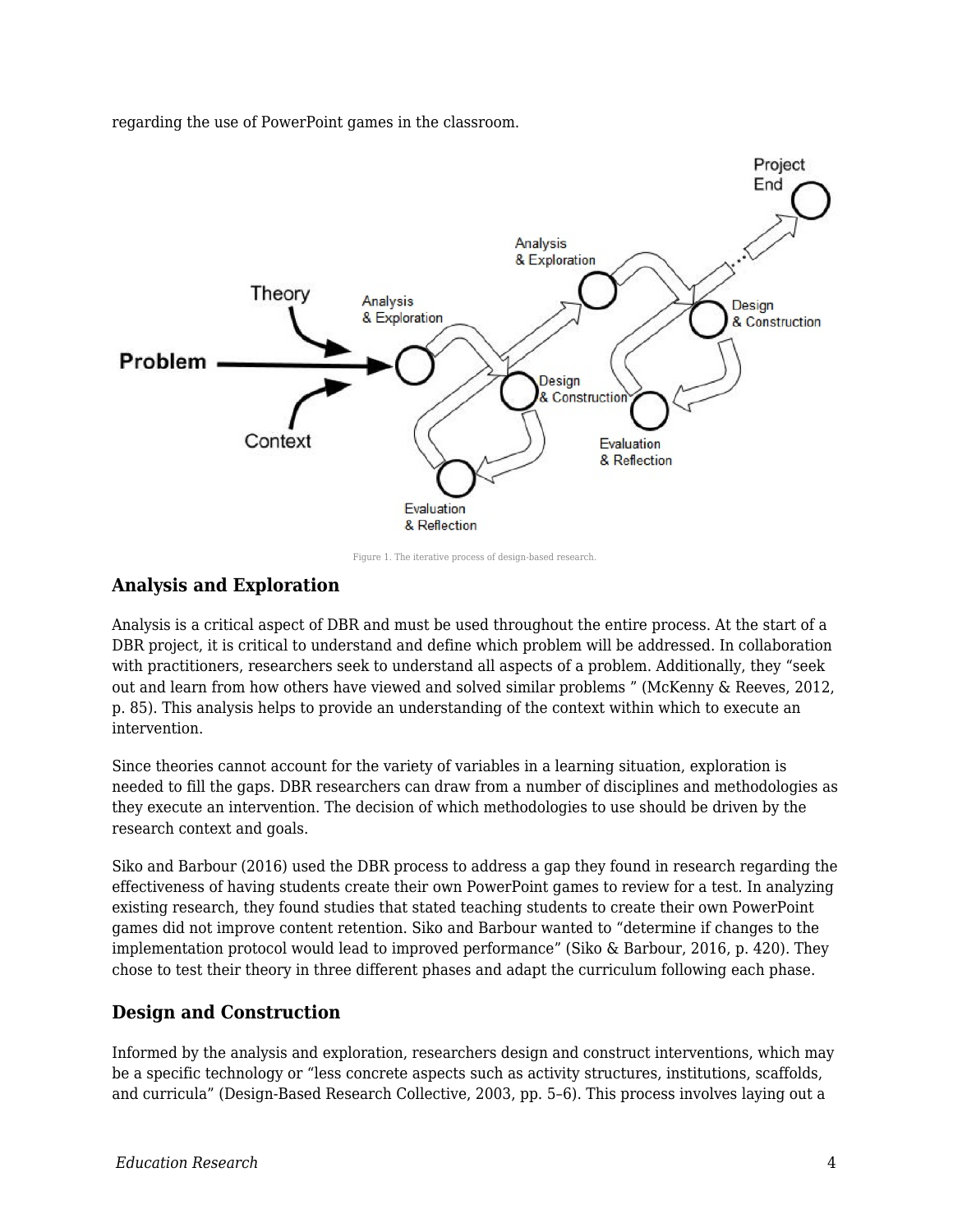variety of options for a solution and then creating the idea with the most promise.

Within Siko and Barbour's design, they planned to observe three phases of a control group and a test group. Each phase would use t-tests to compare two unit tests for each group. They worked with teachers to implement time for playing PowerPoint games as well as a discussion on what makes games successful. The first implementation was a control phase that replicated past research and established a baseline. Once they finished that phase, they began to evaluate.

#### **Evaluation and Reflection**

Researchers can evaluate their designs both before and after use. The cyclical process involves careful, constant evaluation for each iteration so that improvements can be made. While tests and quizzes are a standard way of evaluating educational progress, interviews and observations also play a key role, as they allow for better understanding of how teachers and students might see the learning situation.

Reflection allows the researcher to make connections between actions and results. Researchers must take the time to analyze what changes allowed them to have success or failure so that theory and practice at large can be benefited. Collins (1990) states:

It is important to analyze the reasons for failure and to take steps to fix them. It is critical to document the nature of the failures and the attempted revisions, as well as the overall results of the experiment, because this information informs the path to success. (pg. 5)

As researchers reflect on each change they made, they find what is most useful to the field at large, whether it be a failure or a success.

After evaluating results of the first phase, Siko and Barbour revisited the literature of instructional games. Based on that research, they first tried extending the length of time students spent creating the games. They also discovered that the students struggled to design effective test questions, so the researchers tried working with teachers to spend more time explaining how to ask good questions. As they explored these options, researchers were able to see unit test scores improve.

Reflection on how the study was conducted allowed the researchers to properly place their experiences within the context of existing research. They recognized that while they found positive impacts as a result of their intervention, there were a number of limitations with the study. This is an important realization for the research and allows readers to not misinterpret the scope of the findings.

# **Conclusion**

This chapter has provided a brief overview of the origin, paradigms, outcomes, and processes of Design-Based Research (DBR). We explained that (a) DBR originated because some researchers believed that traditional research methods failed to improve classroom practices, (b) DBR places researchers as agents of change and research subjects as collaborators, (c) DBR produces both new designs and theories, and (d) DBR consists of an iterative process of design and evaluation to develop knowledge.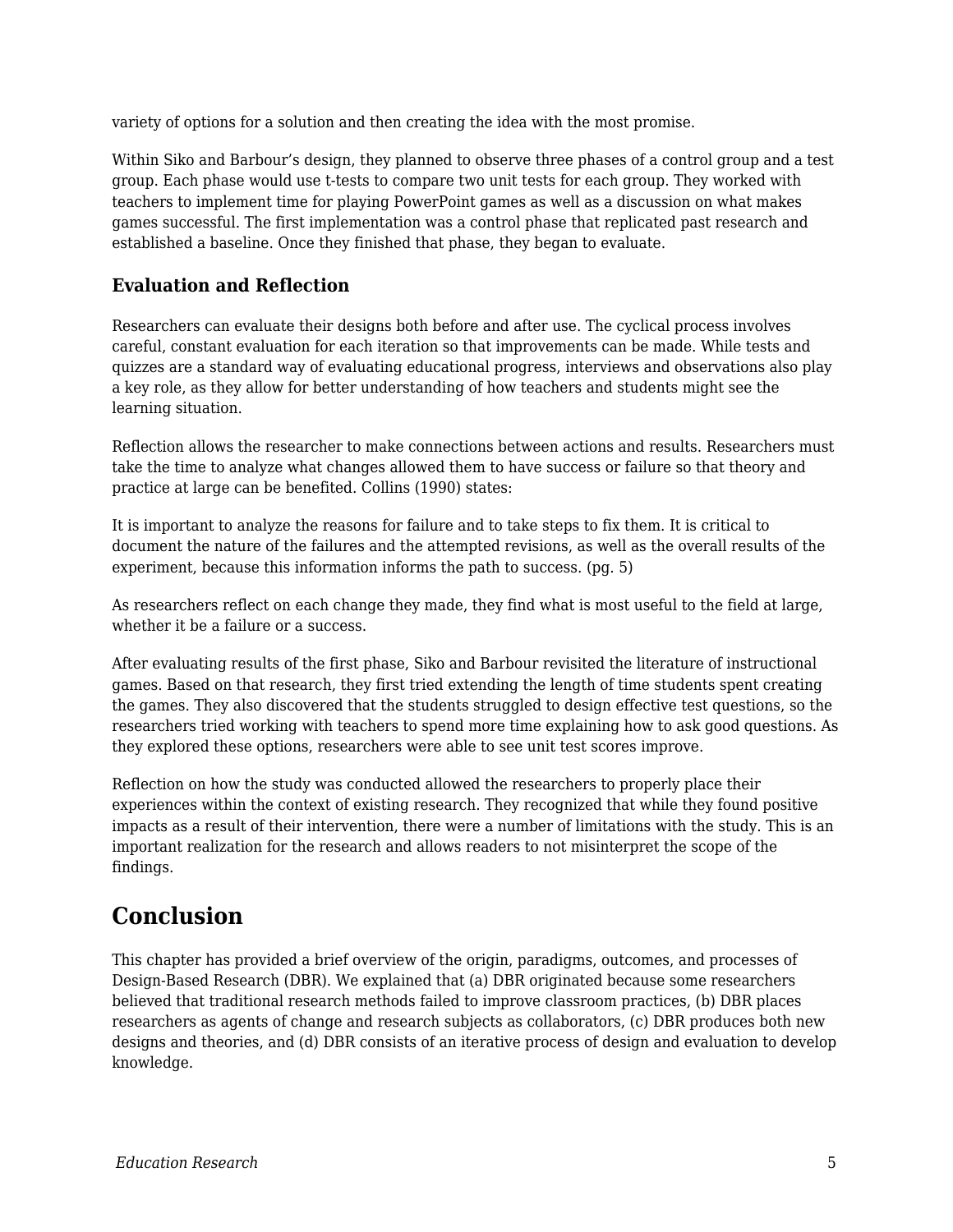### **References**

- Barab, S., & Squire, K. (2004). Design-based research: putting a stake in the ground. Journal of the Learning Sciences, 13(1), 1–14.
- Brown, A. L. (1992). Design experiments: theoretical and methodological challenges in creating complex interventions in classroom settings. Journal of the Learning Sciences, 2(2), 141–178.
- Collins, A. (1990). Toward a design science of education (Report No. 1). Washington, DC: Center for Technology in Education.
- Collins, A., Joseph, D., & Bielaczyc, K. (2004). Design research: Theoretical and methodological issues. Journal of the Learning Sciences, 13(1), 15–42.
- Mckenney, S., & Reeves, T.C. (2012) Conducting Educational Design Research. New York, NY: Routledge.
- Siko, J. P., & Barbour, M. K. (2016). Building a better mousetrap: how design-based research was used to improve homemade PowerPoint games. TechTrends, 60(5), 419–424.
- The Design-Based Research Collective. (2003). Design-based research: An emerging paradigm for educational inquiry. Educational Researcher, 32(1), 5–8.